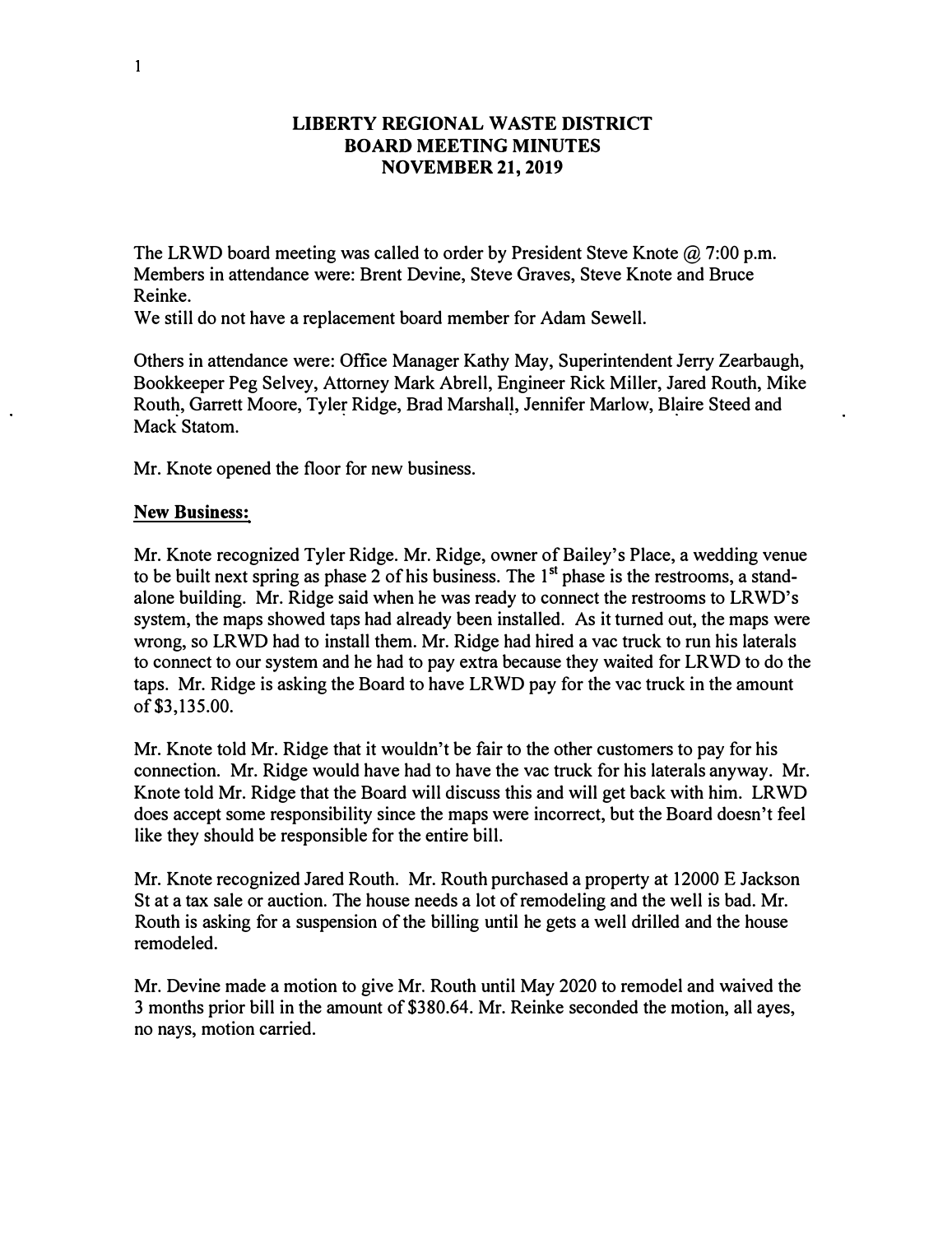Mr. Knote recognized Mack Statom. Mr. Statom had been remodeling a property at 1201 N CR 650 E and the Board had previously given him a 6 month waiver. Mr. Statom was asking for an extension until next month.

Mr. Graves made a motion to allow Mr. Statom an extension until next month to finish his house. Mr. Devine seconded the motion, all ayes, no nays, motion carried.

Mr. Knote recognized Blaire Steed. Ms. Steed just purchased a foreclosed property at 5008 E Hines Rd. The house has been vacant for several years and needs a lot of repair. Ms. Steed was asking the Board to allow her to remodel without paying a bill.

Mr. Reinke made a motion to allow Ms. Steed a waiver until April 2020. Mr. Graves seconded the motion, all ayes, no nays, motion carried.

Mr. Knote told the members that he and Mr. Graves had been working on a pay ordinance and would act on it in December's meeting.

Mr. Knote and Jerry Zearbaugh met with the incoming mayor, Dan Ridenour, and discussed the proposal that Delaware Regional had offered, with Delaware having 7 members on the combined Board and LRWD have 2 members. Mr. Ridenour thought that was a great deal for Delaware Regional. Mr. Knote told him that LRWD hadn't had any contact or discussions with Delaware since August.

Mr. Knote said that LRWD couldn't reach an agreement or a fair agreement that was equitable to our customers.

Mr. Devine made a motion to accept the minutes as written from last month's meeting. Mr. Reinke seconded the motion, all ayes, no nays, motion carried.

Claims totaling \$121,058.34 were viewed and signed.

Mr. Devine made a motion to accept the claims as written. Mr. Reinke seconded the motion, all ayes, no nays, motion carried.

Mr. Knote recognized Peg Selvey, Bookkeeper, for the financial report. Peg reported receipts for October 2019 were \$136,058.71 with disbursements of \$95,613.25 leaving \$40,445.46 in the black.

Peg will transfer \$4,044.55 to the sewage works.

As of today 11-2-19 the billing office has collected \$121,857.50, with disbursements of \$86,529.09 leaving \$35,328.41 in the black. This includes the MSD bill for \$36,351.77 for September 2019. The next bill will be \$38,291.50 for October 2019.

The year to date is \$1,655,608.35 with disbursements of \$1,796,755.95 leaving \$141,147.60 in the red plus \$100,000.00 CD leaving \$41,147.60 in the red.